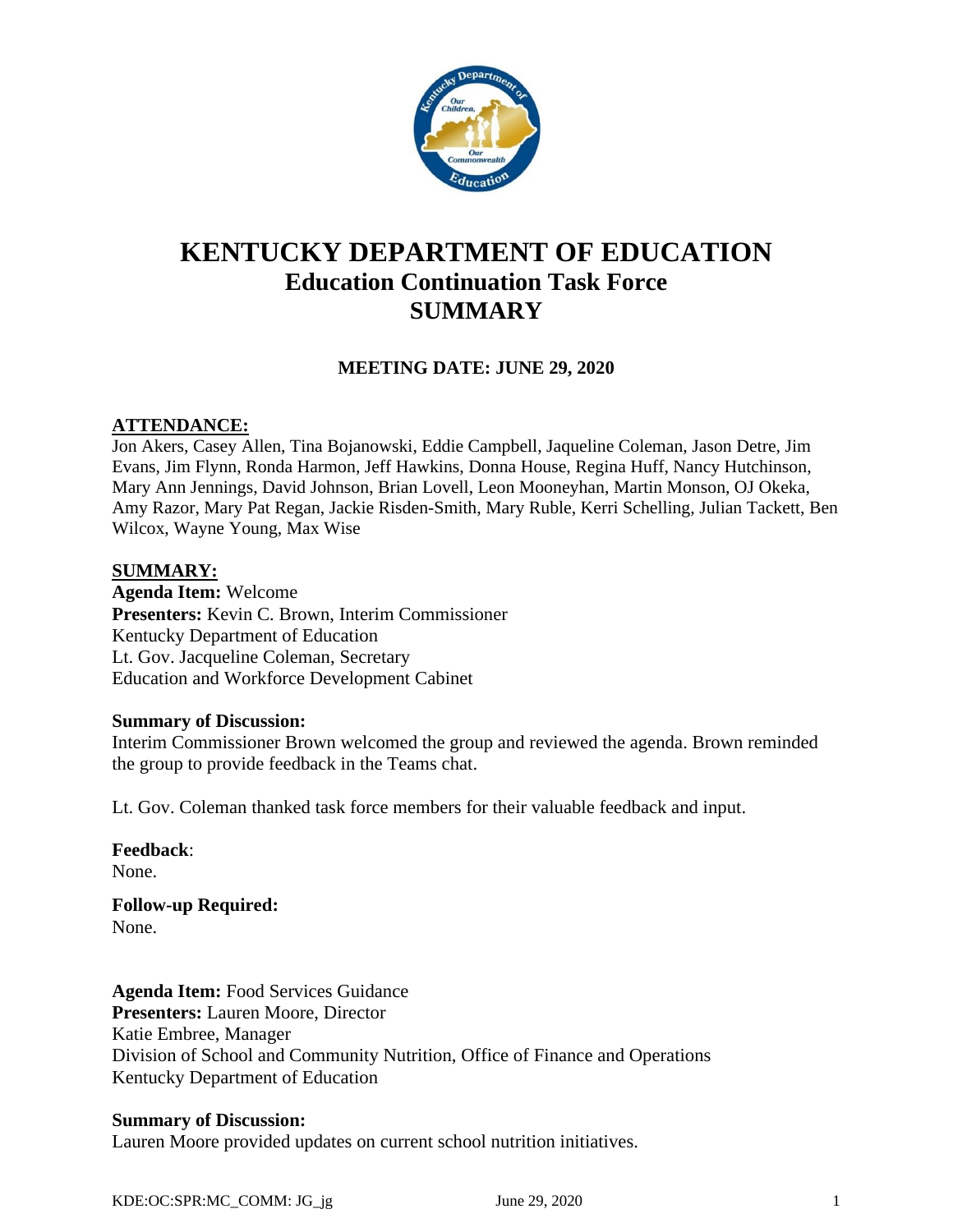- The Pandemic Electronic Benefit Transfer program (P-EBT) application deadline was extended to from June 30 to July 10. So far, \$155 million in benefits have been dispersed to more than 515,000 students.
- Twenty districts are participating in the Baylor University emergency Meals-to-You program, allowing families in those districts to receive 10 days of meals by mail every two weeks. That benefit will continue through Aug. 15.
- Several districts are still providing Summer Food Service programs and Seamless Summer options.
- Seventy-six percent of sponsors are participating at 100% in the Community Eligibility Provision (CEP), meaning the districts which participate are providing meals at no cost to every student in the district. The deadline for districts to elect participation is Aug. 31.

The U.S. Department of Agriculture (USDA) granted new waivers, allowing districts to continue feeding students during non-traditional instruction (NTI) throughout the 2020-2021 school year. All program waivers were extended to June 30, 2021.

Katie Embree reviewed information contained in the [food service guidance document](https://education.ky.gov/comm/Documents/Reopening%20Food%20Service%20Operations%20FINAL.pdf) released June 22. The document details considerations around the meal service environment, meal pattern, food safety plan and operational supports. Districts may email the Division of School and Community Nutrition for assistance at [kyschoolnutrition@education.ky.gov](mailto:kyschoolnutrition@education.ky.gov) with the subject line "COVID-19 Meal Service Operations Assistance Request." Details can be found in the [presentation](https://education.ky.gov/CommOfEd/adv/Documents/Education%20Continuation/2020June29%20Power%20Point.pdf) used during the meeting.

**Question**: Will P-EBT be extended through July? **Answer**: P-EBT applications were recently extended from June 30 to July 10.

**Feedback:** None.

**Follow-up Required:**

None.

**Agenda Item:** Transportation Guidance **Presenters:** Elisa Hanley, Office of Finance and Operations Kay Kennedy, Office of Finance and Operations Kentucky Department of Education

# **Summary of Discussion:**

Kennedy reviewed transportation options. Districts should survey their families to gather input about parents' plans for transportation in the 2020-2021 school year, since masks will be required on buses.

Hanley reviewed the components of the [transportation guidance document](https://education.ky.gov/comm/Documents/Reopening%20Transportation%20FINAL.pdf) released June 25. The mitigation strategies districts must consider include wearing a mask, seating, student temperatures, hand sanitizer, number of students on the bus and ventilation. Employee safety considerations also were reviewed. Capacity charts are included in the guidance document, but those efforts also should be coordinated with local health departments.

**Question**: Will students' temperatures be checked before getting on the bus or when they arrive at school?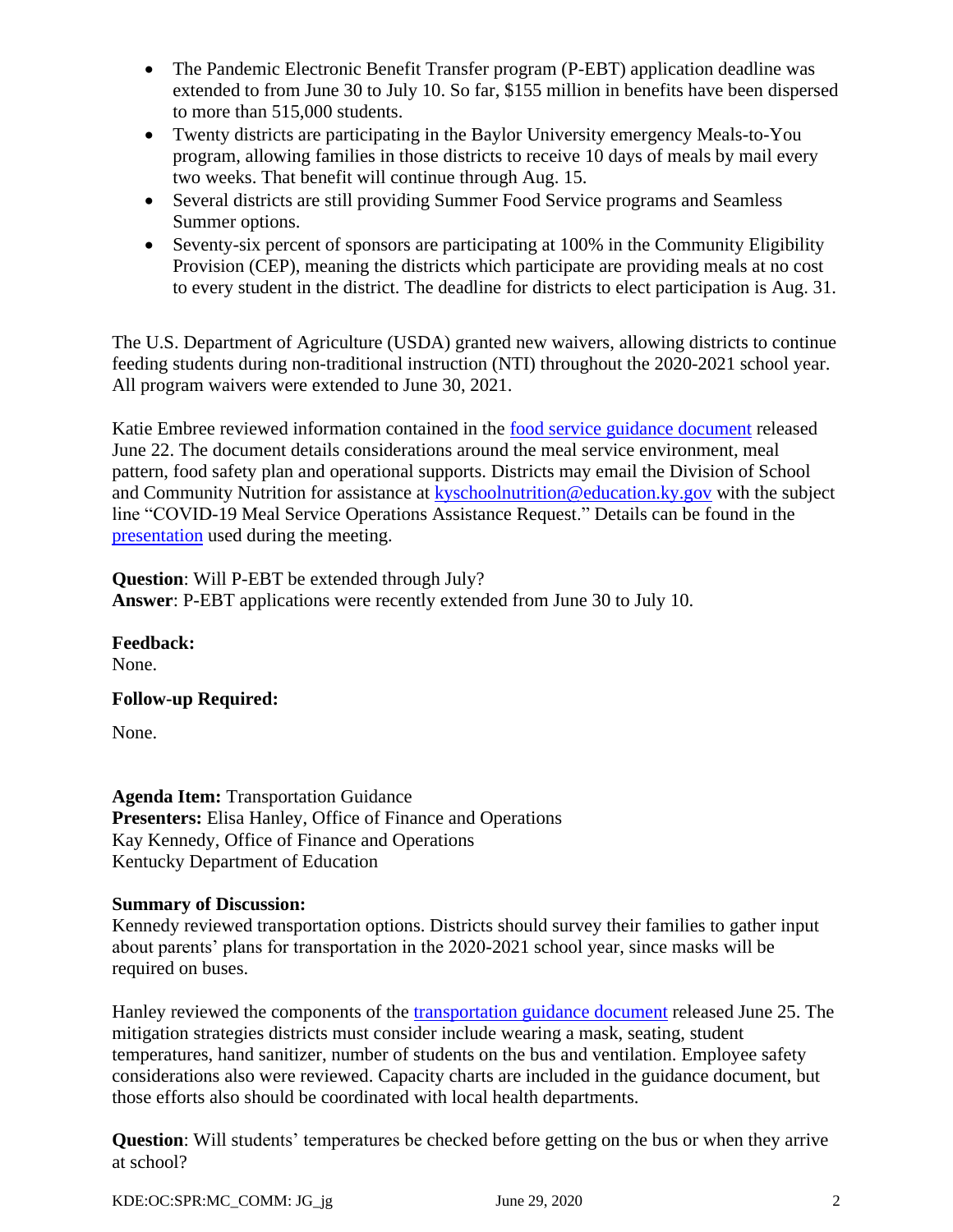**Answer**: Either is acceptable.

**Question**: If buses cannot operate at full capacity, how will riders be determined? **Answer**: This will have to be determined at the district level depending on their instructional model and possibly using survey data from families.

### **Feedback:**

None.

#### **Follow-up Required:** None.

**Agenda Item:** Task Force Member News **Presenter:** Ben Wilcox, State School Safety Marshal Department of Criminal Justice Training

# **Summary of Discussion:**

Wilcox updated task force members about current activities of the Safety Marshal's office. School safety assessors have been back in schools since late May and have completed about 1,100 schools, with 300 left to be assessed. The initial assessment is for relationship building with compliance officers and reviewing the new assessment tool. Wilcox's office has been attending task force and other partner meetings to stay informed about questions and issues that need attention during the 2020-2021 school year.

Questions have been received about whether there will be an issue with locking interior doors while trying to mitigate the spread of COVID-19. The Department for Public Health (DPH) reviewed the School Safety and Resiliency Act and reported no issues with keeping doors locked during instructional time. Issues will be considered on a case-by-case basis and the law does provide flexibility for public health concerns.

The Department of Criminal Justice Training (DCJT) is required to develop active-shooter training, which should be viewed by staff together. Wilcox's office is working with KDE and DPH to offer guidelines for safely watching the video as a group or in groups.

Wilcox reminded task force members that the security and safety of students is a concern, as students may act out after being away from school for such a long time. Families may arrive and be upset about the situation, so staying compliant with the School Safety and Resiliency Act will be important.

Districts are encouraged to contact the School Safety Marshal's office with questions. A compliance officer can visit upon request to help schools determine compliance and best practice in specific areas of the school building. The DCJT is a compliance agency, but it also is a resource for districts.

#### **Feedback:** None.

**Follow-up Required:** None.

**Agenda Item:** Facilities Guidance

KDE:OC:SPR:MC\_COMM: JG\_jg June 29, 2020  $\frac{3}{2}$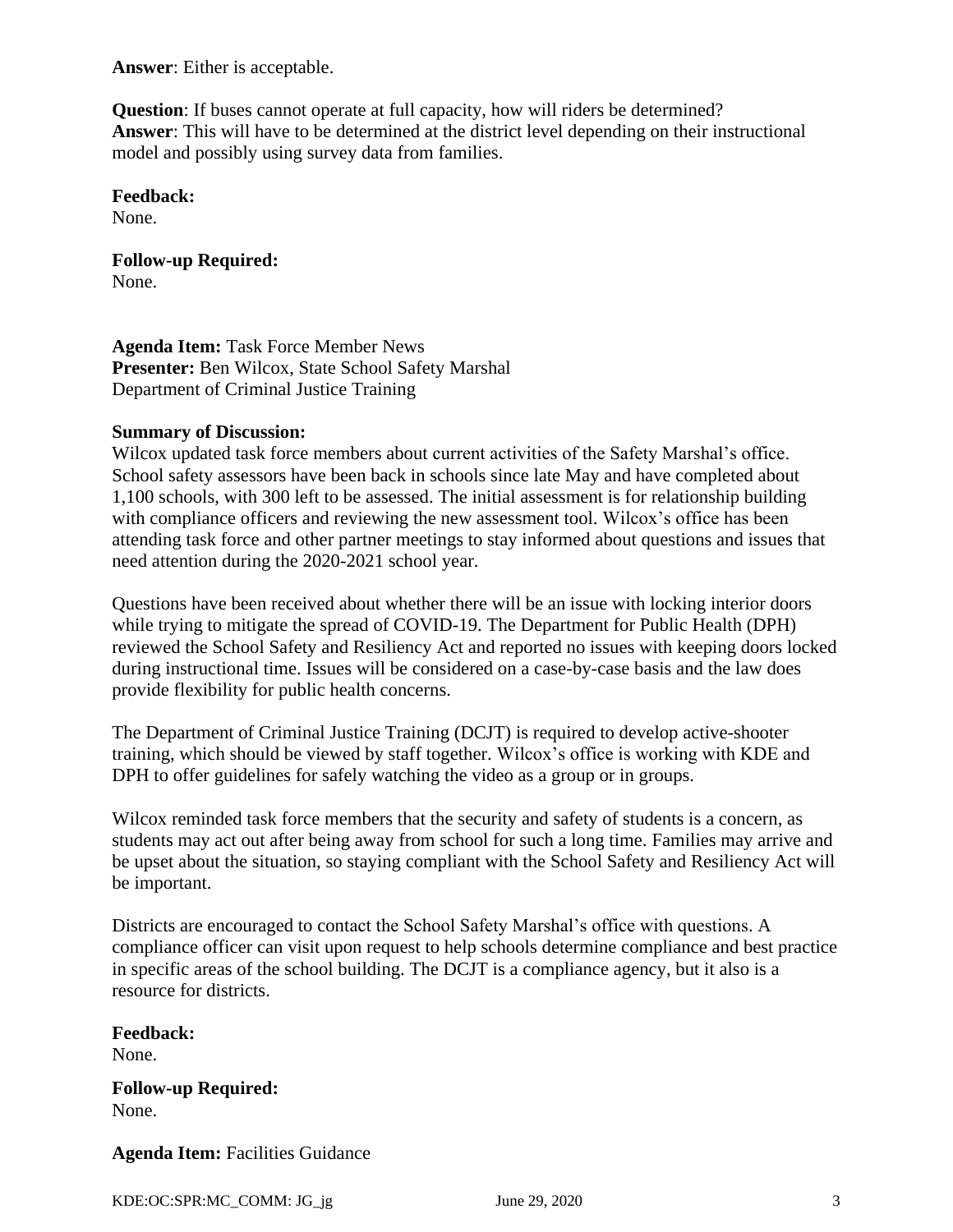# **Presenter:** Kay Kennedy, Office of Finance and Operations Kentucky Department of Education

## **Summary of Discussion:**

Kennedy discussed the [facilities reopening guidance](https://education.ky.gov/comm/Documents/Phase%20II%20Reopening%20Considerations%20Facilities%20and%20Logistics%20FINAL.pdf) released June 29, which is based on Centers for Disease Control and Prevention (CDC) guidelines. Five components must be addressed: cleaning and sanitization, facility utilization, building systems, emergency drills and operations. Kennedy showed task force members how the document is organized and discussed details of the five components. A worksheet on the guidance will help districts evaluate the spaces in their facilities to determine if they need to clean, disinfect or sanitize the area; how often; which products should be used; and other instructions relevant to the task. Another tool included in the guidance will help districts determine how many students can be in an area while maintaining 6 feet of social distancing.

**Question**: Can schools use alcohol-based sanitizers for surfaces and other areas? **Answer**: Approved products are linked in the guidance documents. Employees should be trained on the usage of products they are not familiar with as additional personal protective equipment (PPE) may be necessary when using certain products. Products are only effective when used correctly, so training is imperative.

**Question**: Will districts determine how staff will be tested? Will this become a local policy? **Answer**: Guidance scheduled to release during the week of July 6 will outline additional considerations for districts as they implement the guidance from DPH. The document will include information about health screening and positive test protocols so districts can be good partners in the contact tracing aspect of managing COVID-19.

### **Feedback:**

• DPH is developing a training program with Eastern Kentucky University environmentalists to give local health department staff more training, so they can be more helpful when working with districts.

### **Follow-up Required:**

None**.**

**Agenda Item:** Guidance on Safety Expectations and Best Practices for Kentucky Schools (K-12): Task Force Discussion **Presenters:** Lt. Gov. Jaqueline Coleman, Secretary Education and Workforce Development Cabinet Kevin C. Brown, Interim Commissioner Kentucky Department of Education

### **Summary of Discussion:**

Guidance from DPH is now the flagship document that informs all the others. The document was introduced during the governor's press conference on June 24. A memorandum also was issued that day informing districts of an executive order allowing districts to use unlimited NTI days when designing their calendars. Funding issues were addressed in the memorandum to allow districts to educate students in the school building or remotely. Temporarily, funding will not be dictated by where the students are learning.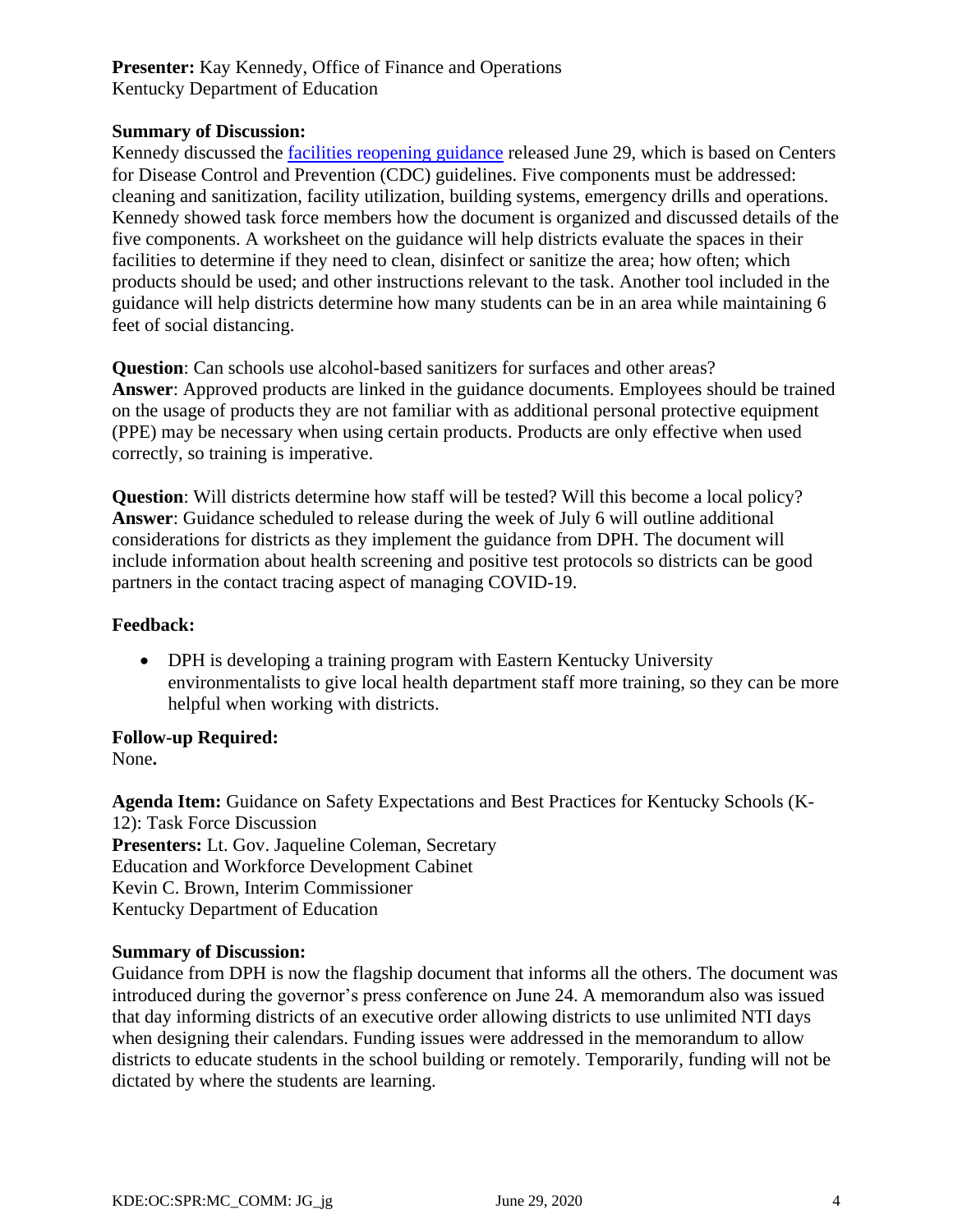**Question**: Are school nurses able to make the determination if children are not well, in addition to the 100.4 degree temperature? Is there confirmation that school nurses can be funded through Medicaid?

**Answer**: Districts are encouraged to develop protocols around health assessment activities, so students are best served. Medicaid and Elementary and Secondary School Emergency Relief (ESSER) funds can be used to hire school nurses. Licensed practical nurses or seasoned nurse assistants can help, but they must be supervised by a registered nurse within the district. School nurses have been asked to develop checklists for teachers to use when assessing students in the classroom.

**Question**: Will school nurses test students for COVID-19?

**Answer**: School nurses will not test students or staff for COVID-19. School nurses will assess symptoms and recommend students or staff to their healthcare provider or to the local health department.

**Question**: Will a medical statement be required for a student to return to school after testing positive for COVID-19?

**Answer**: The health department will release the student after their self-isolation. Alternatively, a healthcare provider could also provide a release. The CDC guidance provides some timelines around children returning to school, depending on the symptoms. Nearly all local boards have policies in place for controlling infectious diseases, so districts should consult their local policies.

**Question**: The National Collegiate Athletics Association (NCAA) sports medicine chair detailed his knowledge of upcoming revisions to CDC guidance on quarantine (from 14 days to 10), and on shields, stating they are more effective than originally thought. Does DPH have any knowledge of this upcoming change or alternative?

**Answer**: Currently DPH officials are not aware of changes yet but will follow CDC recommendations. If new information is received from CDC, DPH will pass it along to KDE and release revised guidelines.

**Question**: There is a lot of confusion about the value of taking temperatures as students and staff enter the building. Is the benefit worth the risks, costs and logistical challenges? **Answer**: Fever is one of the most consistent COVID-19 symptoms people exhibit if they show symptoms and precedes more severe symptoms.

**Question**: Is it possible to implement a compact with families to ensure an acceptable temperature check?

**Answer**: KDE is working with Infinite Campus to explore the possibility of an electronic parent assurance document. If parents sign the document, they assure they will not put their children on the bus with a temperature higher than 100.4 degrees.

# **Feedback:**

None.

**Follow-up Required:** None**.**

# **Agenda Item: Review and Adjournment**

**Presenter:** Kevin C. Brown, Interim Commissioner Kentucky Department of Education